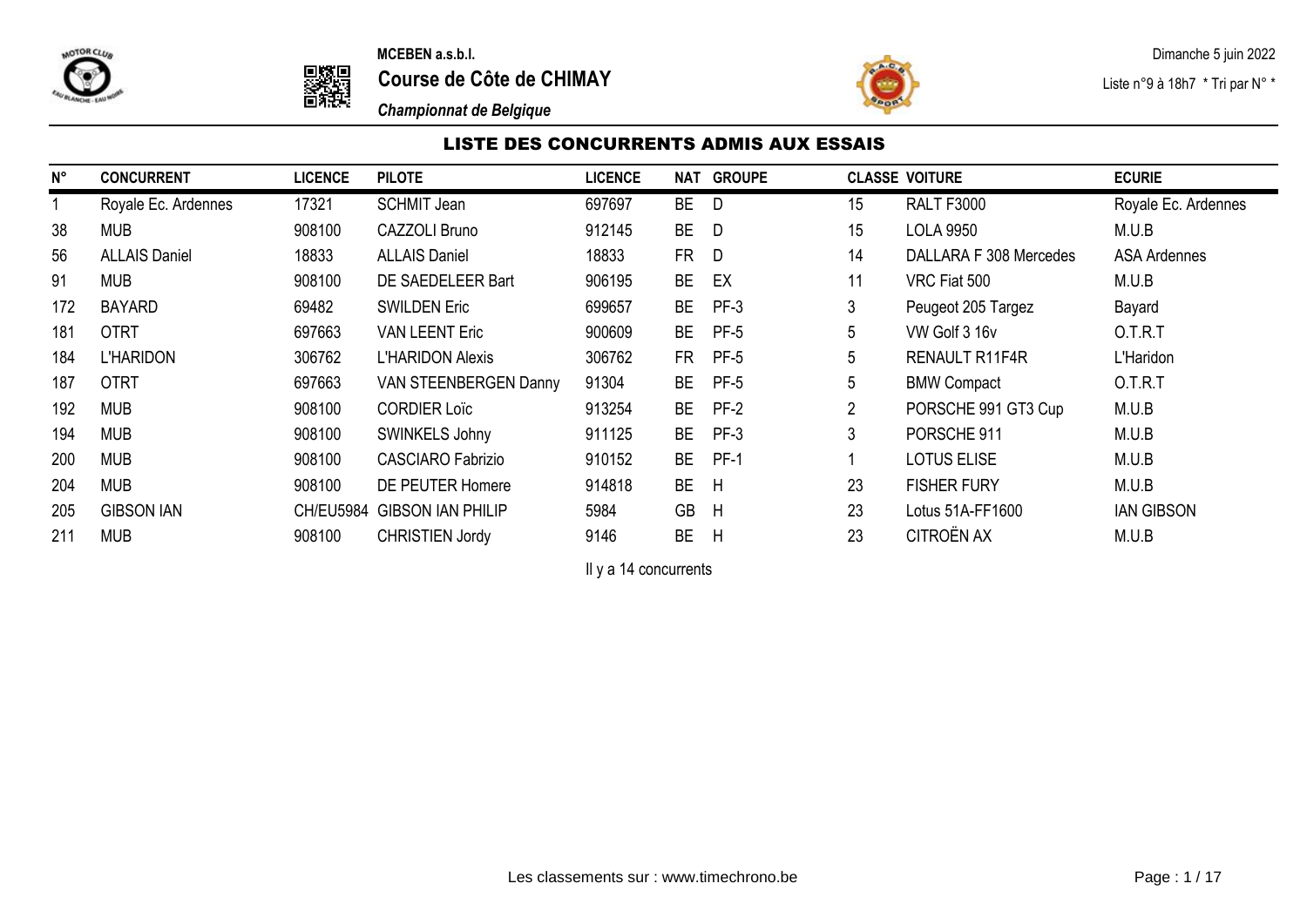



**Course de Côte de CHIMAY Course de Côte de CHIMAY Liste n°9 à 18h7** \* Tri par N° \*



*Championnat de Belgique*

# LISTE DES CONCURRENTS ADMIS A LA COURSE

| N°  | <b>CONCURRENT</b>    | <b>LICENCE</b>   | <b>PILOTE</b>            | <b>LICENCE</b> | <b>NAT</b> | <b>GROUPE</b> |    | <b>CLASSE VOITURE</b>  | <b>ECURIE</b>       |
|-----|----------------------|------------------|--------------------------|----------------|------------|---------------|----|------------------------|---------------------|
|     | Royale Ec. Ardennes  | 17321            | <b>SCHMIT Jean</b>       | 697697         | <b>BE</b>  | D             | 15 | <b>RALT F3000</b>      | Royale Ec. Ardennes |
| 33  | <b>MUB</b>           | 908100           | <b>CAZZOLI Bruno</b>     | 912145         | <b>BE</b>  | D             | 15 | <b>LOLA 9950</b>       | M.U.B               |
| 56  | <b>ALLAIS Daniel</b> | 18833            | <b>ALLAIS Daniel</b>     | 18833          | <b>FR</b>  | D             | 14 | DALLARA F 308 Mercedes | <b>ASA Ardennes</b> |
| 91  | <b>MUB</b>           | 908100           | DE SAEDELEER Bart        | 906195         | <b>BE</b>  | EX            | 11 | VRC Fiat 500           | M.U.B               |
| 172 | <b>BAYARD</b>        | 69482            | <b>SWILDEN Eric</b>      | 699657         | <b>BE</b>  | $PF-3$        | 3  | Peugeot 205 Targez     | Bayard              |
| 181 | <b>OTRT</b>          | 697663           | <b>VAN LEENT Eric</b>    | 900609         | <b>BE</b>  | $PF-5$        | 5  | VW Golf 3 16v          | O.T.R.T             |
| 184 | <b>L'HARIDON</b>     | 306762           | <b>L'HARIDON Alexis</b>  | 306762         | <b>FR</b>  | $PF-5$        | 5  | RENAULT R11F4R         | L'Haridon           |
| 187 | <b>OTRT</b>          | 697663           | VAN STEENBERGEN Danny    | 91304          | <b>BE</b>  | $PF-5$        | 5  | <b>BMW Compact</b>     | O.T.R.T             |
| 192 | <b>MUB</b>           | 908100           | <b>CORDIER Loïc</b>      | 913254         | <b>BE</b>  | $PF-2$        | 2  | PORSCHE 991 GT3 Cup    | M.U.B               |
| 194 | <b>MUB</b>           | 908100           | SWINKELS Johny           | 911125         | <b>BE</b>  | $PF-3$        | 3  | PORSCHE 911            | M.U.B               |
| 200 | <b>MUB</b>           | 908100           | <b>CASCIARO Fabrizio</b> | 910152         | <b>BE</b>  | $PF-1$        |    | <b>LOTUS ELISE</b>     | M.U.B               |
| 204 | <b>MUB</b>           | 908100           | DE PEUTER Homere         | 914818         | <b>BE</b>  | H             | 23 | <b>FISHER FURY</b>     | M.U.B               |
| 205 | <b>GIBSON IAN</b>    | <b>CH/EU5984</b> | <b>GIBSON IAN PHILIP</b> | 5984           | <b>GB</b>  | H             | 23 | Lotus 51A-FF1600       | <b>IAN GIBSON</b>   |
| 211 | <b>MUB</b>           | 908100           | <b>CHRISTIEN Jordy</b>   | 9146           | <b>BE</b>  | H             | 23 | CITROËN AX             | M.U.B               |

Il y a 14 concurrents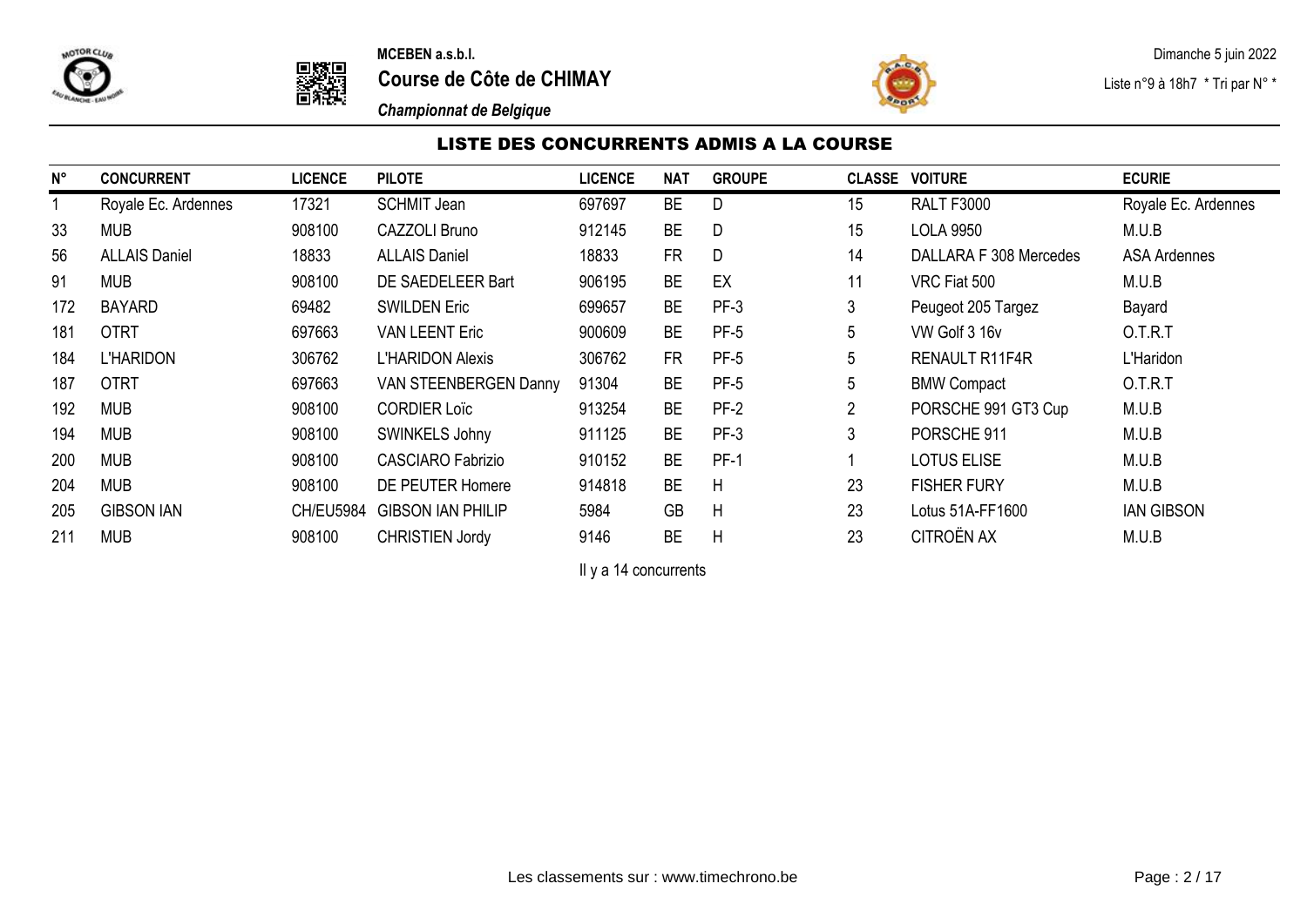



# Classement de l' Essai N° 1

| PI.            | N°  | <b>Pilote</b>            | Licence | <b>Voiture</b>                | Groupe      | СI | Ecurie              | <b>Temps</b> | Gap/1 <sup>er</sup> | <b>Vitesse</b> |
|----------------|-----|--------------------------|---------|-------------------------------|-------------|----|---------------------|--------------|---------------------|----------------|
|                |     |                          |         | Il y a 13 concurrents classés |             |    |                     |              |                     |                |
|                | 33  | CAZZOLI Bruno            | 912145  | <b>LOLA 9950</b>              | D           | 15 | M.U.B               | 1:13,21      | l*                  | 135,23 km/h    |
| $\overline{2}$ |     | <b>SCHMIT Jean</b>       | 697697  | <b>RALT F3000</b>             | D           | 15 | Royale Ec. Ardennes | 1:13,98      | 0:00.77             | 133,82 km/h    |
| 3              | 192 | <b>CORDIER Loïc</b>      | 913254  | PORSCHE 991 GT3 Cup           | $PF-2$      | 2  | M.U.B               | 1:17,91      | 0:04,70             | 127,07 km/h    |
| 4              | 172 | <b>SWILDEN Eric</b>      | 699657  | Peugeot 205 Targez            | PF-3        | 3  | Bayard              | 1:25.16      | 0:11,95             | 116,25 km/h    |
| 5              | 194 | SWINKELS Johny           | 911125  | PORSCHE 911                   | PF-3        | 3  | M.U.B               | 1:31.09      | 0:17,88             | 108,68 km/h    |
| 6              | 184 | <b>L'HARIDON Alexis</b>  | 306762  | <b>RENAULT R11F4R</b>         | PF-5        | 5  | L'Haridon           | 1:33,28      | 0:20,07             | 106,13 km/h    |
|                | 91  | DE SAEDELEER Bart        | 906195  | VRC Fiat 500                  | EX          | 11 | M.U.B               | 1:35,01      | 0:21.80             | 104,2 km/h     |
| 8              | 211 | <b>CHRISTIEN Jordy</b>   | 9146    | CITROËN AX                    | н           | 23 | M.U.B               | 1:38,00      | 0:24.79             | 101,02 km/h    |
| 9              | 200 | <b>CASCIARO Fabrizio</b> | 910152  | <b>LOTUS ELISE</b>            | <b>PF-1</b> |    | M.U.B               | 1:40,84      | 0:27,63             | 98,18 km/h     |
| 10             | 181 | <b>VAN LEENT Eric</b>    | 900609  | VW Golf 3 16v                 | PF-5        | 5  | 0.T.R.T             | 1:41,93      | 0:28,72             | 97,13 km/h     |
|                | 204 | DE PEUTER Homere         | 914818  | <b>FISHER FURY</b>            | н           | 23 | M.U.B               | 1:42,18      | 0:28,97             | 96,89 km/h     |
| 12             | 205 | <b>GIBSON IAN PHILIP</b> | 5984    | Lotus 51A-FF1600              | н           | 23 | <b>IAN GIBSON</b>   | 1:51,00      | 0:37.79             | 89.19 km/h     |
| 13             | 187 | VAN STEENBERGEN Danny    | 91304   | <b>BMW Compact</b>            | PF-5        | 5  | 0.T.R.T             | 1:57,22      | 0.44,01             | 84,46 km/h     |
| 14             | 56  | <b>ALLAIS Daniel</b>     | 18833   | DALLARA F 308 Mercedes        | D           | 14 | <b>ASA Ardennes</b> | <b>ABD</b>   |                     |                |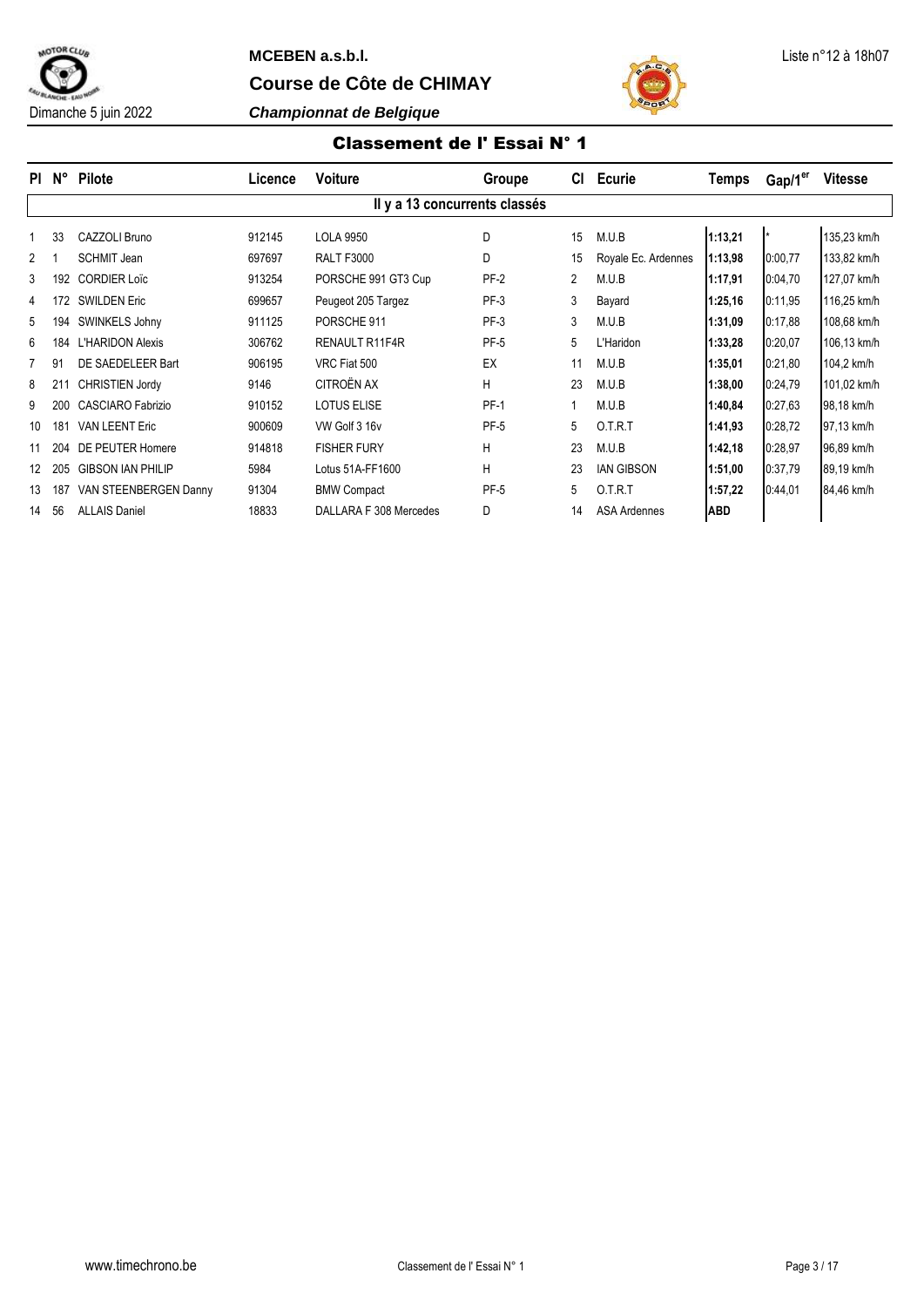





# Classement de l' Essai N° 2

| PI.               | N°  | Pilote                   | Licence | Voiture                       | Groupe      | CI             | <b>Ecurie</b>       | <b>Temps</b> | Gap/1 <sup>er</sup> | <b>Vitesse</b> |
|-------------------|-----|--------------------------|---------|-------------------------------|-------------|----------------|---------------------|--------------|---------------------|----------------|
|                   |     |                          |         | Il y a 14 concurrents classés |             |                |                     |              |                     |                |
|                   | 56  | <b>ALLAIS Daniel</b>     | 18833   | DALLARA F 308 Mercedes        | D           | 14             | <b>ASA Ardennes</b> | 1:16,59      |                     | 129.26 km/h    |
| $\overline{2}$    | 192 | <b>CORDIER Loïc</b>      | 913254  | PORSCHE 991 GT3 Cup           | $PF-2$      | $\overline{2}$ | M.U.B               | 1:21,82      | 0:05.23             | $121$ km/h     |
| 3                 | 33  | CAZZOLI Bruno            | 912145  | <b>LOLA 9950</b>              | D           | 15             | M.U.B               | 1:22,32      | 0:05.73             | 120,26 km/h    |
| 4                 | 172 | <b>SWILDEN Eric</b>      | 699657  | Peugeot 205 Targez            | PF-3        | 3              | Bayard              | 1:29,21      | 0:12,62             | 110,97 km/h    |
| 5                 | 200 | <b>CASCIARO Fabrizio</b> | 910152  | <b>LOTUS ELISE</b>            | <b>PF-1</b> |                | M.U.B               | 1:32,76      | 0:16,17             | 106,73 km/h    |
| 6                 |     | <b>SCHMIT Jean</b>       | 697697  | <b>RALT F3000</b>             | D           | 15             | Royale Ec. Ardennes | 1:33,10      | 0:16.51             | 106,34 km/h    |
|                   | 194 | SWINKELS Johny           | 911125  | PORSCHE 911                   | PF-3        | 3              | M.U.B               | 1:34,58      | 0:17,99             | 104,67 km/h    |
| 8                 | 184 | <b>L'HARIDON Alexis</b>  | 306762  | <b>RENAULT R11F4R</b>         | PF-5        | 5              | L'Haridon           | 1:45,94      | 0:29.35             | 93,45 km/h     |
| 9                 | 181 | <b>VAN LEENT Eric</b>    | 900609  | VW Golf 3 16v                 | PF-5        | 5              | 0.T.R.T             | 1:48,29      | 0:31.70             | 91,42 km/h     |
| 10                | 204 | DE PEUTER Homere         | 914818  | <b>FISHER FURY</b>            | Н           | 23             | M.U.B               | 1:49,16      | 0:32,57             | 90,69 km/h     |
| 11                | 211 | <b>CHRISTIEN Jordy</b>   | 9146    | CITROËN AX                    | Н           | 23             | M.U.B               | 2:00,91      | 0:44,32             | 81,88 km/h     |
| $12 \overline{ }$ | 91  | DE SAEDELEER Bart        | 906195  | VRC Fiat 500                  | EX          | 11             | M.U.B               | 2:07,20      | 0:50,61             | 77.83 km/h     |
| 13                | 205 | <b>GIBSON IAN PHILIP</b> | 5984    | Lotus 51A-FF1600              | Н           | 23             | <b>IAN GIBSON</b>   | 2:08.35      | 0:51,76             | 77,13 km/h     |
| 14                | 187 | VAN STEENBERGEN Danny    | 91304   | <b>BMW Compact</b>            | <b>PF-5</b> | 5              | 0.T.R.T             | 2:17,30      | 1:00,71             | 72,1 km/h      |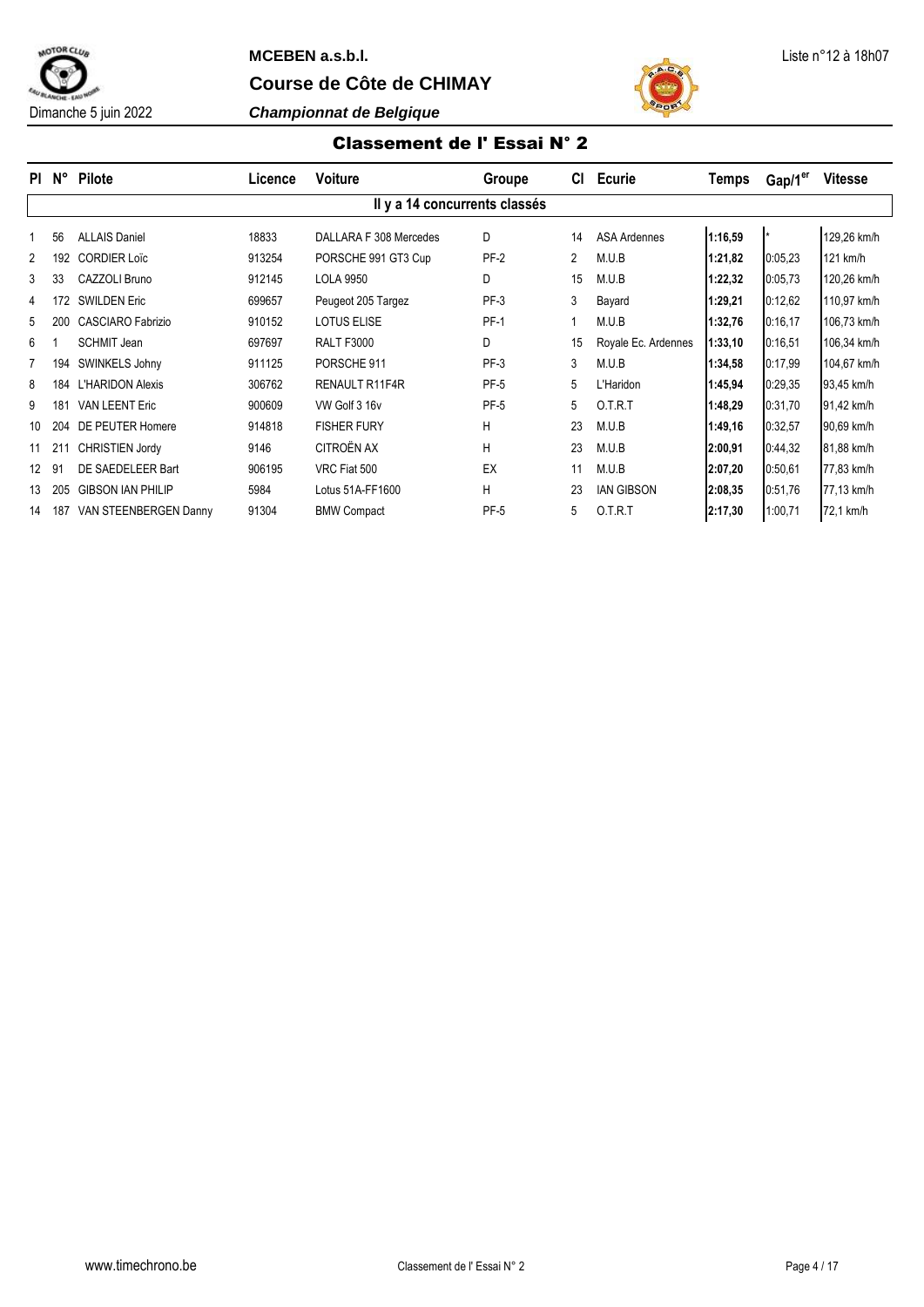



## Classement de l' Essai N° 3

| PI.            | $N^{\circ}$ | <b>Pilote</b>            | Licence | <b>Voiture</b>                | Groupe | <b>CI</b> | <b>Ecurie</b>     | Temps   | Gap/1 <sup>er</sup> | <b>Vitesse</b> |
|----------------|-------------|--------------------------|---------|-------------------------------|--------|-----------|-------------------|---------|---------------------|----------------|
|                |             |                          |         | Il y a 10 concurrents classés |        |           |                   |         |                     |                |
|                | 33          | CAZZOLI Bruno            | 912145  | <b>LOLA 9950</b>              | D      | 15        | M.U.B             | 1:18.10 |                     | 126,76 km/h    |
| $\mathfrak{p}$ | 192         | <b>CORDIER Loïc</b>      | 913254  | PORSCHE 991 GT3 Cup           | $PF-2$ | 2         | M.U.B             | 1:19,68 | 0:01.58             | 124.25 km/h    |
| 3              | 56          | <b>ALLAIS Daniel</b>     | 18833   | DALLARA F 308 Mercedes        | D      | 14        | ASA Ardennes      | 1:21,82 | 0:03.72             | $121$ km/h     |
| 4              | 172         | <b>SWILDEN Eric</b>      | 699657  | Peugeot 205 Targez            | PF-3   | 3         | Bayard            | 1:26.50 | 0:08.40             | 114,45 km/h    |
| 5              | 194         | SWINKELS Johny           | 911125  | PORSCHE 911                   | $PF-3$ | 3         | M.U.B             | 1:27,73 | 0:09.63             | 112.85 km/h    |
| 6              | 184         | <b>L'HARIDON Alexis</b>  | 306762  | RENAULT R11F4R                | PF-5   | 5         | L'Haridon         | 1:38,34 | 0:20,24             | 100.67 km/h    |
|                | 204         | DE PEUTER Homere         | 914818  | <b>FISHER FURY</b>            | H      | 23        | M.U.B             | 1:43,95 | 0:25.85             | 95,24 km/h     |
| 8              | 91          | DE SAEDELEER Bart        | 906195  | VRC Fiat 500                  | EX     |           | M.U.B             | 1:45,08 | 0:26.98             | 94.21 km/h     |
| 9              |             | <b>CHRISTIEN Jordy</b>   | 9146    | CITROËN AX                    | H      | 23        | M.U.B             | 1:54,88 | 0:36,78             | 86,18 km/h     |
| 10             | 205         | <b>GIBSON IAN PHILIP</b> | 5984    | Lotus 51A-FF1600              | н      | 23        | <b>IAN GIBSON</b> | 2:09.18 | 0:51,08             | 76.64 km/h     |
|                |             |                          |         |                               |        |           |                   |         |                     |                |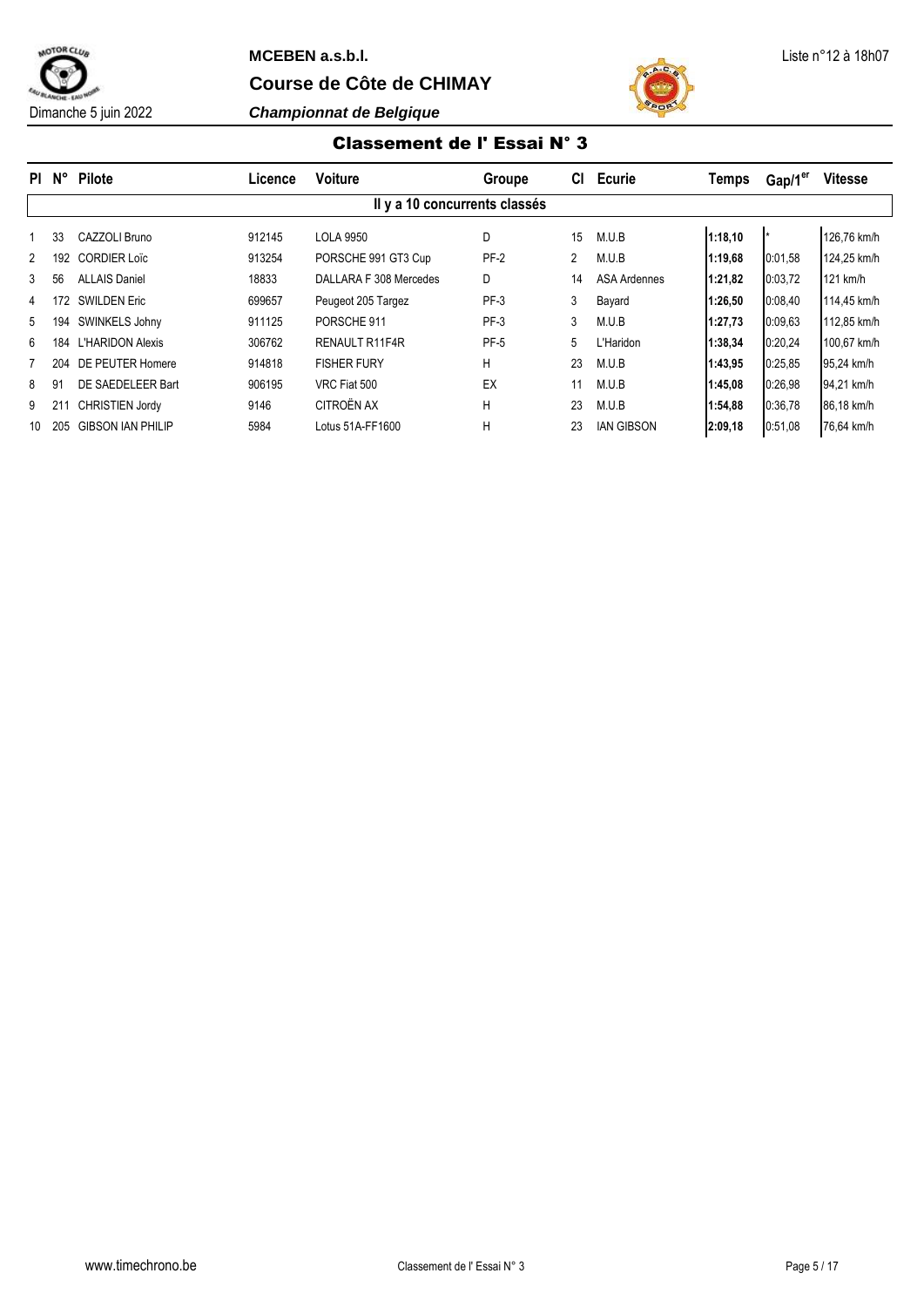

# **MCEBEN a.s.b.l.** Liste n°12 à 18h07

**Course de Côte de CHIMAY**



Dimanche 5 juin 2022 *Championnat de Belgique*

# CLASSEMENT DES ESSAIS

|                | PI N° | <b>Pilote</b>            | Lic    | <b>Voiture</b>                | Groupe      | СI             |         |         | Essai 1 Essai 2 Essai 3 Total |         | Gap/1 <sup>er</sup> |
|----------------|-------|--------------------------|--------|-------------------------------|-------------|----------------|---------|---------|-------------------------------|---------|---------------------|
|                |       |                          |        | Il y a 14 concurrents classés |             |                |         |         |                               |         |                     |
|                | 33    | CAZZOLI Bruno            | 912145 | <b>LOLA 9950</b>              | D           | 15             | 1:13,21 | 1:22,32 | 1:18,10                       | 1:13,21 | l*                  |
| $\overline{2}$ |       | <b>SCHMIT Jean</b>       | 697697 | <b>RALT F3000</b>             | D           | 15             | 1:13,98 | 1:33,10 |                               | 1:13,98 | 0:00.77             |
| 3              | 56    | <b>ALLAIS Daniel</b>     | 18833  | DALLARA F 308 Mercedes        | D           | 14             | ABD     | 1:16,59 | 1:21,82                       | 1:16,59 | 0:03,38             |
| 4              | 192   | <b>CORDIER Loïc</b>      | 913254 | PORSCHE 991 GT3 Cup           | $PF-2$      | $\overline{2}$ | 1:17,91 | 1:21,82 | 1:19,68                       | 1:17,91 | 0:04.70             |
| 5              | 172   | <b>SWILDEN Eric</b>      | 699657 | Peugeot 205 Targez            | $PF-3$      | 3              | 1:25,16 | 1:29,21 | 1:26.50                       | 1:25,16 | 0:11,95             |
| 6              | 194   | SWINKELS Johny           | 911125 | PORSCHE 911                   | $PF-3$      | 3              | 1:31.09 | 1:34,58 | 1:27.73                       | 1:27,73 | 0:14,52             |
|                | 200   | <b>CASCIARO Fabrizio</b> | 910152 | <b>LOTUS ELISE</b>            | <b>PF-1</b> | 1              | 1:40,84 | 1:32,76 |                               | 1:32,76 | 0:19,55             |
| 8              | 184   | L'HARIDON Alexis         | 306762 | RENAULT R11F4R                | <b>PF-5</b> | 5              | 1:33,28 | 1:45,94 | 1:38,34                       | 1:33,28 | 0:20,07             |
| 9              | 91    | DE SAEDELEER Bart        | 906195 | VRC Fiat 500                  | EX          | 11             | 1:35,01 | 2:07,20 | 1:45,08                       | 1:35,01 | 0:21,80             |
| 10             | 211   | <b>CHRISTIEN Jordy</b>   | 9146   | CITROËN AX                    | H           | 23             | 1:38,00 | 2:00,91 | 1:54,88                       | 1:38,00 | 0:24,79             |
| 11             | 181   | <b>VAN LEENT Eric</b>    | 900609 | VW Golf 3 16v                 | <b>PF-5</b> | 5              | 1:41,93 | 1:48,29 |                               | 1:41,93 | 0:28,72             |
| 12             | 204   | DE PEUTER Homere         | 914818 | <b>FISHER FURY</b>            | H           | 23             | 1:42,18 | 1:49,16 | 1:43,95                       | 1:42,18 | 0:28,97             |
| 13             | 205   | <b>GIBSON IAN PHILIP</b> | 5984   | Lotus 51A-FF1600              | H           | 23             | 1:51,00 | 2:08,35 | 2:09.18                       | 1:51,00 | 0:37,79             |
| 14             | 187   | VAN STEENBERGEN Danny    | 91304  | <b>BMW Compact</b>            | <b>PF-5</b> | 5              | 1:57,22 | 2:17,30 |                               | 1:57,22 | 0:44,01             |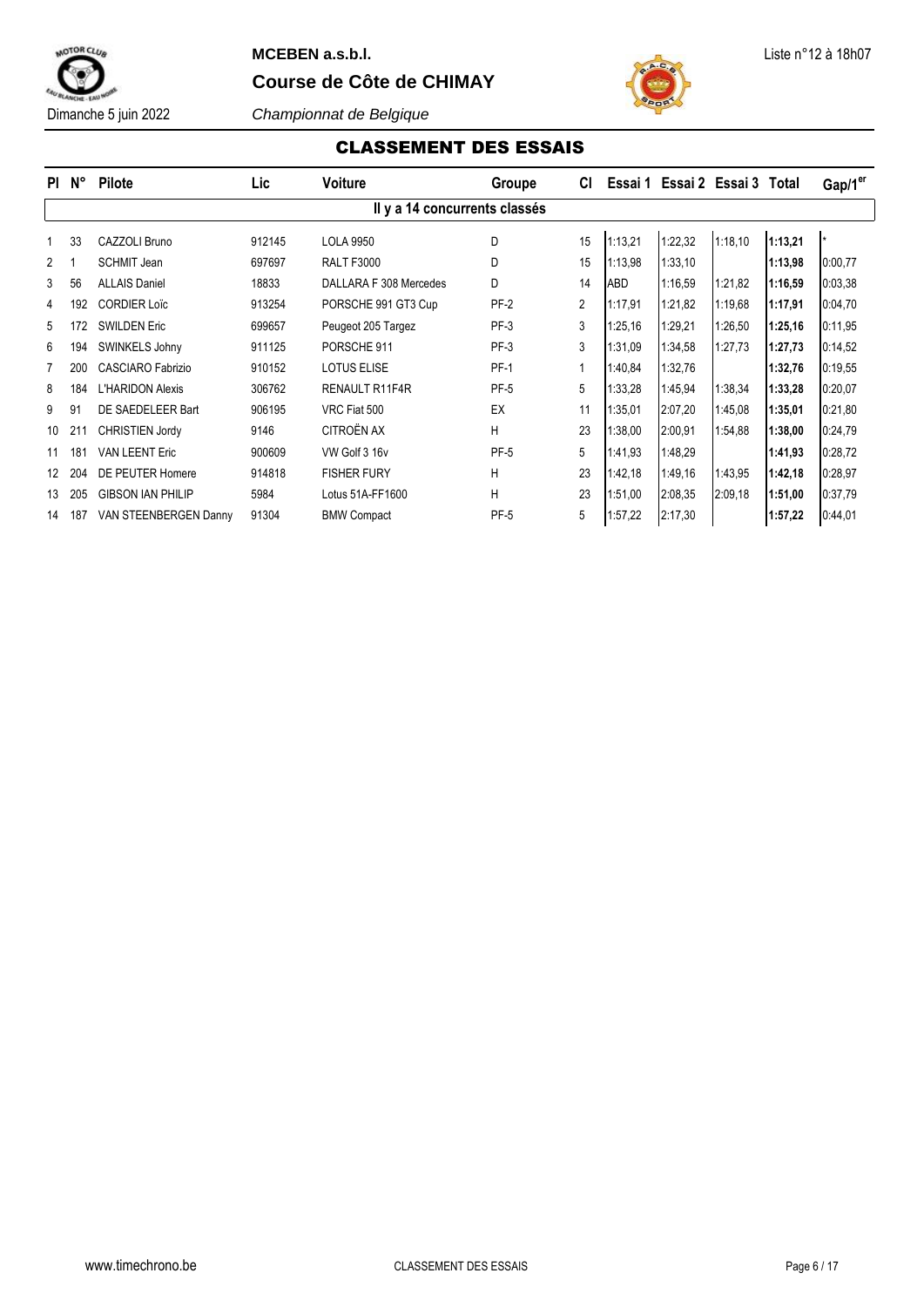



#### Classement de la Montée N° 1

| PI.            | $N^{\circ}$ | <b>Pilote</b>            | Licence | <b>Voiture</b>                | Groupe | СI             | <b>Ecurie</b>       | <b>Temps</b> | Gap/1 <sup>er</sup>  | <b>Vitesse</b> |
|----------------|-------------|--------------------------|---------|-------------------------------|--------|----------------|---------------------|--------------|----------------------|----------------|
|                |             |                          |         | Il y a 10 concurrents classés |        |                |                     |              |                      |                |
|                | 33          | CAZZOLI Bruno            | 912145  | <b>LOLA 9950</b>              | D      | 15             | M.U.B               | 1:12,97      | $\mathbf{I}$ $\star$ | 135.67 km/h    |
| $\overline{2}$ | 56          | <b>ALLAIS Daniel</b>     | 18833   | DALLARA F 308 Mercedes        | D      | 14             | <b>ASA Ardennes</b> | 1:13,68      | 0:00.71              | 134,36 km/h    |
| 3              | 194         | SWINKELS Johny           | 911125  | PORSCHE 911                   | $PF-3$ | 3              | M.U.B               | 1:22,46      | 0:09.49              | 120.06 km/h    |
| 4              | 172         | <b>SWILDEN Eric</b>      | 699657  | Peugeot 205 Targez            | $PF-3$ | 3              | Bayard              | 1:23,07      | 0:10,10              | 119,18 km/h    |
| 5              | 184         | <b>L'HARIDON Alexis</b>  | 306762  | <b>RENAULT R11F4R</b>         | PF-5   | 5              | L'Haridon           | 1:32,28      | 0:19,31              | 107.28 km/h    |
| 6              | 91          | DE SAEDELEER Bart        | 906195  | VRC Fiat 500                  | EX     | 11             | M.U.B               | 1:33,25      | 0:20,28              | 106,17 km/h    |
|                | 204         | DE PEUTER Homere         | 914818  | <b>FISHER FURY</b>            | H      | 23             | M.U.B               | 1:35,36      | 0:22.39              | 103,82 km/h    |
| 8              | 181         | <b>VAN LEENT Eric</b>    | 900609  | VW Golf 3 16v                 | PF-5   | 5              | 0.T.R.T             | 1:37,52      | 0:24,55              | 101.52 km/h    |
| 9              |             | <b>CHRISTIEN Jordy</b>   | 9146    | CITROËN AX                    | н      | 23             | M.U.B               | 1:40,91      | 0:27,94              | 98,11 km/h     |
| 10             | 187         | VAN STEENBERGEN Danny    | 91304   | <b>BMW Compact</b>            | PF-5   | 5              | 0.T.R.T             | 1:59,39      | 0.46,42              | 82,92 km/h     |
| 11             | 192         | <b>CORDIER Loïc</b>      | 913254  | PORSCHE 991 GT3 Cup           | $PF-2$ | $\overline{2}$ | M.U.B               | <b>ABD</b>   |                      |                |
| 12             | 205         | <b>GIBSON IAN PHILIP</b> | 5984    | Lotus 51A-FF1600              | н      | 23             | <b>IAN GIBSON</b>   | <b>ABD</b>   |                      |                |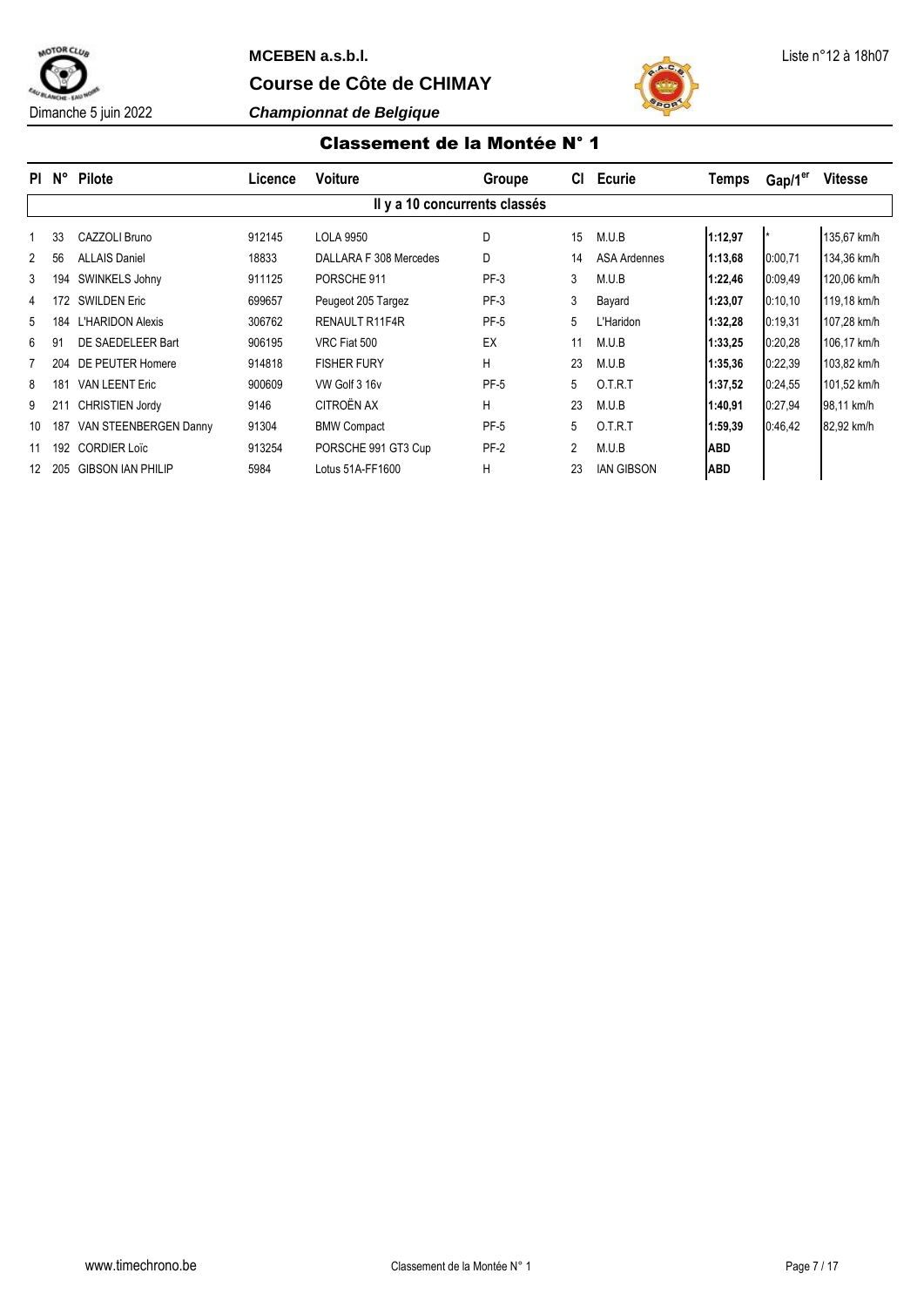

Dimanche 5 juin 2022 *Championnat de Belgique*



#### Classement de la Montée N° 2

| PI.          | $N^{\circ}$ | Pilote                  | Licence | <b>Voiture</b>                | Groupe | CI. | <b>Ecurie</b>       | Temps   | Gap/1 <sup>er</sup> | <b>Vitesse</b> |
|--------------|-------------|-------------------------|---------|-------------------------------|--------|-----|---------------------|---------|---------------------|----------------|
|              |             |                         |         | Il y a 11 concurrents classés |        |     |                     |         |                     |                |
|              | 33          | CAZZOLI Bruno           | 912145  | <b>LOLA 9950</b>              | D      | 15  | M.U.B               | 1:13.19 |                     | 135,26 km/h    |
| $\mathbf{2}$ | 56          | <b>ALLAIS Daniel</b>    | 18833   | DALLARA F 308 Mercedes        | D      | 14  | <b>ASA Ardennes</b> | 1:14,50 | 0:01.31             | 132.89 km/h    |
| 3            | 192         | <b>CORDIER Loïc</b>     | 913254  | PORSCHE 991 GT3 Cup           | $PF-2$ | 2   | M.U.B               | 1:16,46 | 0:03,27             | 129,48 km/h    |
| 4            | 172         | <b>SWILDEN Eric</b>     | 699657  | Peugeot 205 Targez            | PF-3   | 3   | Bayard              | 1:20,88 | 0:07.69             | 122.4 km/h     |
| 5            | 194         | SWINKELS Johny          | 911125  | PORSCHE 911                   | $PF-3$ | 3   | M.U.B               | 1:23,82 | 0:10.63             | 118.11 km/h    |
| 6            | 184         | <b>L'HARIDON Alexis</b> | 306762  | RENAULT R11F4R                | PF-5   | 5   | L'Haridon           | 1:31,98 | 0:18.79             | 107,63 km/h    |
|              | 204         | DE PEUTER Homere        | 914818  | <b>FISHER FURY</b>            | H      | 23  | M.U.B               | 1:34,60 | 0:21,41             | 104,65 km/h    |
| 8            | 181         | <b>VAN LEENT Eric</b>   | 900609  | VW Golf 3 16v                 | PF-5   | 5   | 0.T.R.T             | 1:34,99 | 0:21,80             | 104,22 km/h    |
| 9            | 91          | DE SAEDELEER Bart       | 906195  | VRC Fiat 500                  | EX     | 11  | M.U.B               | 1:35,47 | 0:22.28             | 103,7 km/h     |
| 10           | 211         | <b>CHRISTIEN Jordy</b>  | 9146    | CITROËN AX                    | H      | 23  | M.U.B               | 1:39,70 | 0:26,51             | 99,3 km/h      |
| 11           | 187         | VAN STEENBERGEN Danny   | 91304   | <b>BMW Compact</b>            | PF-5   | 5   | 0.T.R.T             | 2:12.13 | 0:58,94             | 74,93 km/h     |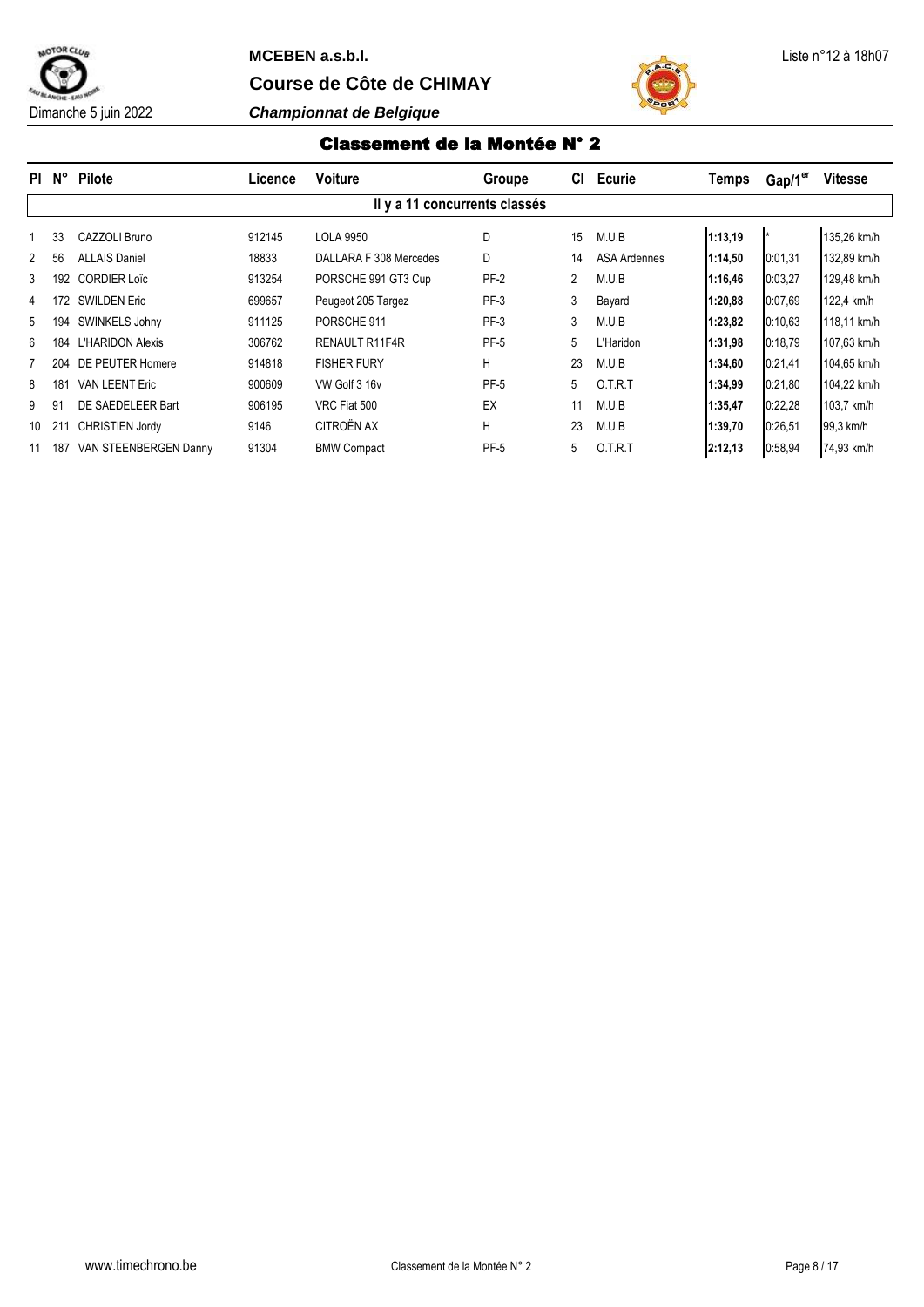



#### Classement de la Montée N° 3

| PI.           | $N^{\circ}$ | <b>Pilote</b>           | Licence | <b>Voiture</b>                | Groupe | CI. | <b>Ecurie</b>       | Temps   | Gap/1 <sup>er</sup> | <b>Vitesse</b> |
|---------------|-------------|-------------------------|---------|-------------------------------|--------|-----|---------------------|---------|---------------------|----------------|
|               |             |                         |         | Il y a 10 concurrents classés |        |     |                     |         |                     |                |
|               | 33          | CAZZOLI Bruno           | 912145  | LOLA 9950                     | D      | 15  | M.U.B               | 1:12,84 |                     | 135,91 km/h    |
| $\mathcal{P}$ | 56          | <b>ALLAIS Daniel</b>    | 18833   | DALLARA F 308 Mercedes        | D      | 14  | <b>ASA Ardennes</b> | 1:14,25 | 0:01.41             | 133.33 km/h    |
| 3             | 192         | <b>CORDIER Loïc</b>     | 913254  | PORSCHE 991 GT3 Cup           | $PF-2$ | 2   | M.U.B               | 1:17,80 | 0:04.96             | 127,25 km/h    |
| 4             | 172         | <b>SWILDEN Eric</b>     | 699657  | Peugeot 205 Targez            | PF-3   | 3   | Bayard              | 1:21.22 | 0:08.38             | 121,89 km/h    |
| 5             | 194         | SWINKELS Johny          | 911125  | PORSCHE 911                   | PF-3   | 3   | M.U.B               | 1:23,40 | 0:10,56             | 118.71 km/h    |
| 6             | 184         | <b>L'HARIDON Alexis</b> | 306762  | <b>RENAULT R11F4R</b>         | PF-5   | 5   | L'Haridon           | 1:31,62 | 0:18.78             | 108,06 km/h    |
|               | 204         | DE PEUTER Homere        | 914818  | <b>FISHER FURY</b>            | Н      | 23  | M.U.B               | 1:32,65 | 0:19,81             | 106,85 km/h    |
| 8             | 91          | DE SAEDELEER Bart       | 906195  | VRC Fiat 500                  | EX     | 11  | M.U.B               | 1:35,29 | 0:22.45             | 103.89 km/h    |
| 9             |             | <b>CHRISTIEN Jordy</b>  | 9146    | CITROËN AX                    | Н      | 23  | M.U.B               | 1:36,22 | 0:23,38             | 102,89 km/h    |
| 10            | 181         | <b>VAN LEENT Eric</b>   | 900609  | VW Golf 3 16v                 | PF-5   | 5   | O.T.R.T             | 1:36.23 | 0:23.39             | 102.88 km/h    |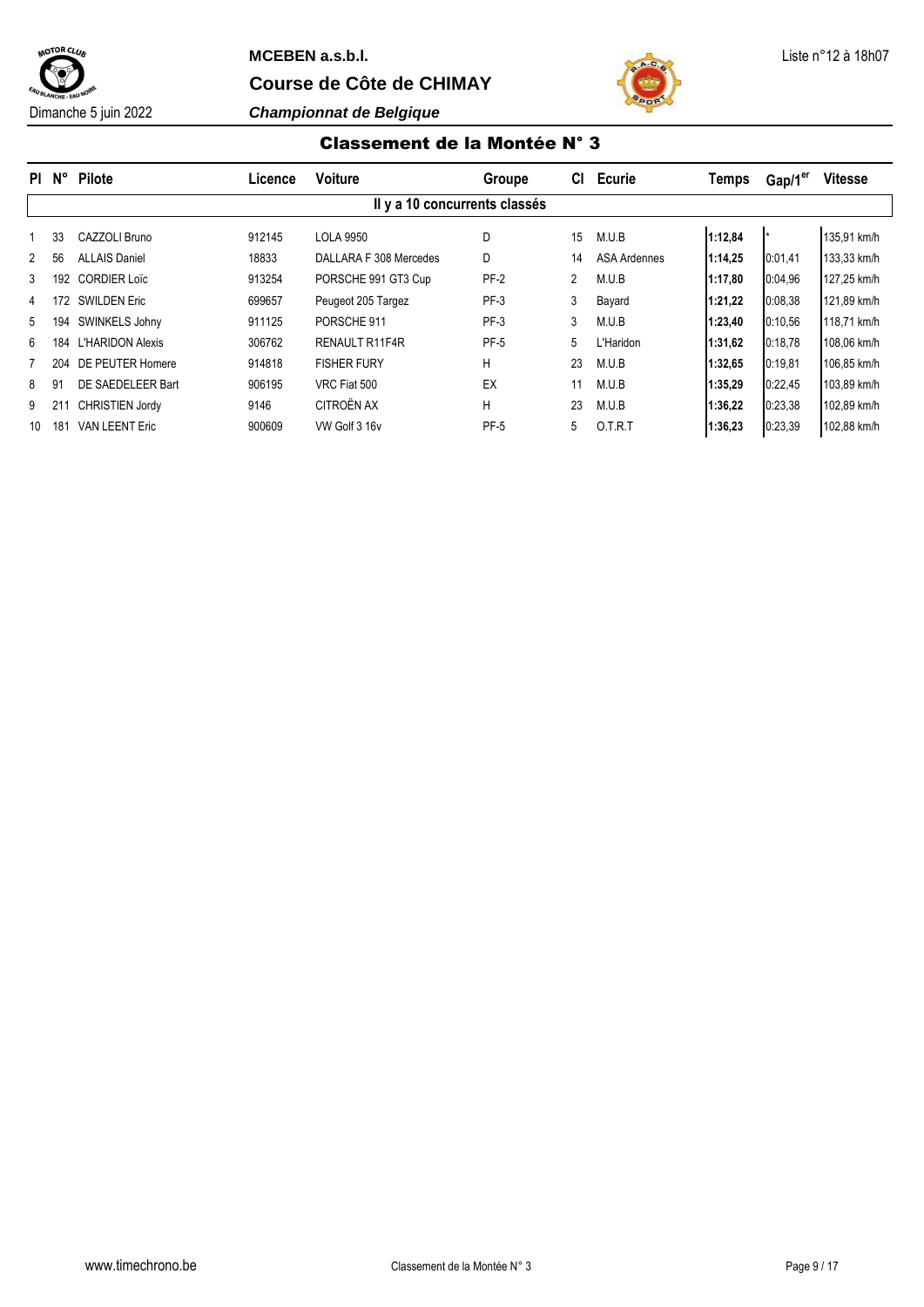

## **MCEBEN a.s.b.l.** Liste n°12 à 18h07

**Course de Côte de CHIMAY**



Classement Evolutif après la Montée N° 3

| <b>PI</b>      | $N^{\circ}$ | <b>Pilote</b>            | Licence | Groupe      | <b>CI</b>      | Essai 1                       | Essai 2 | Essai 3 | Temps 1 | Temps 2 | Temps 3 | Total          | Gap/1 <sup>er</sup> |
|----------------|-------------|--------------------------|---------|-------------|----------------|-------------------------------|---------|---------|---------|---------|---------|----------------|---------------------|
|                |             |                          |         |             |                | Il y a 11 concurrents classés |         |         |         |         |         |                |                     |
| 1              | 33          | CAZZOLI Bruno            | 912145  | D           | 15             | 1:13,21                       | 1:22,32 | 1:18,10 | 1:12,97 | 1:13.19 | 1:12,84 | 1:12,84        |                     |
| 2              | 56          | <b>ALLAIS Daniel</b>     | 18833   | D           | 14             | ABD                           | 1:16.59 | 1:21,82 | 1:13,68 | 1:14,50 | 1:14,25 | 1:13,68        | 00,84               |
| 3              | 192         | <b>CORDIER Loïc</b>      | 913254  | $PF-2$      | $\overline{2}$ | 1:17.91                       | 1:21,82 | 1:19,68 | ABD     | 1:16,46 | 1:17,80 | 1:16,46        | 03,62               |
| 4              | 172         | <b>SWILDEN Eric</b>      | 699657  | $PF-3$      | 3              | 1:25,16                       | 1:29,21 | 1:26,50 | 1:23,07 | 1:20,88 | 1:21,22 | 1:20,88        | 08,04               |
| 5              | 194         | SWINKELS Johny           | 911125  | $PF-3$      | 3              | 1:31,09                       | 1:34,58 | 1:27.73 | 1:22,46 | 1:23,82 | 1:23,40 | 1:22,46        | 09,62               |
| 6              | 184         | <b>L'HARIDON Alexis</b>  | 306762  | <b>PF-5</b> | 5              | 1:33,28                       | 1:45.94 | 1:38,34 | 1:32,28 | 1:31,98 | 1:31,62 | 1:31,62        | 18,78               |
| $\overline{7}$ | 204         | DE PEUTER Homere         | 914818  | H.          | 23             | 1:42,18                       | 1:49.16 | 1:43.95 | 1:35,36 | 1:34,60 | 1:32,65 | 1:32,65        | 19,81               |
| 8              | 91          | DE SAEDELEER Bart        | 906195  | EX          | 11             | 1:35.01                       | 2:07,20 | 1:45.08 | 1:33,25 | 1:35.47 | 1:35,29 | 1:33,25        | 20,41               |
| 9              | 181         | <b>VAN LEENT Eric</b>    | 900609  | PF-5        | 5              | 1:41,93                       | 1:48,29 |         | 1:37,52 | 1:34,99 | 1:36,23 | 1:34,99        | 22,15               |
| 10             | 211         | <b>CHRISTIEN Jordy</b>   | 9146    | H.          | 23             | 1:38,00                       | 2:00,91 | 1:54,88 | 1:40.91 | 1:39,70 | 1:36,22 | 1:36,22        | 23,38               |
| 11             | 187         | VAN STEENBERGEN Danny    | 91304   | $PF-5$      | 5              | 1:57,22                       | 2:17,30 |         | 1:59,39 | 2:12,13 |         | 1:59,39        | 46,55               |
| 12             |             | <b>SCHMIT Jean</b>       | 697697  | D           | 15             | 1:13,98                       | 1:33,10 |         |         |         |         | <b>No Time</b> |                     |
| 13             | 200         | <b>CASCIARO Fabrizio</b> | 910152  | <b>PF-1</b> | 1              | 1:40,84                       | 1:32,76 |         |         |         |         | <b>No Time</b> |                     |
| 14             | 205         | <b>GIBSON IAN PHILIP</b> | 5984    | H.          | 23             | 1:51,00                       | 2:08,35 | 2:09,18 | ABD     |         |         | <b>No Time</b> |                     |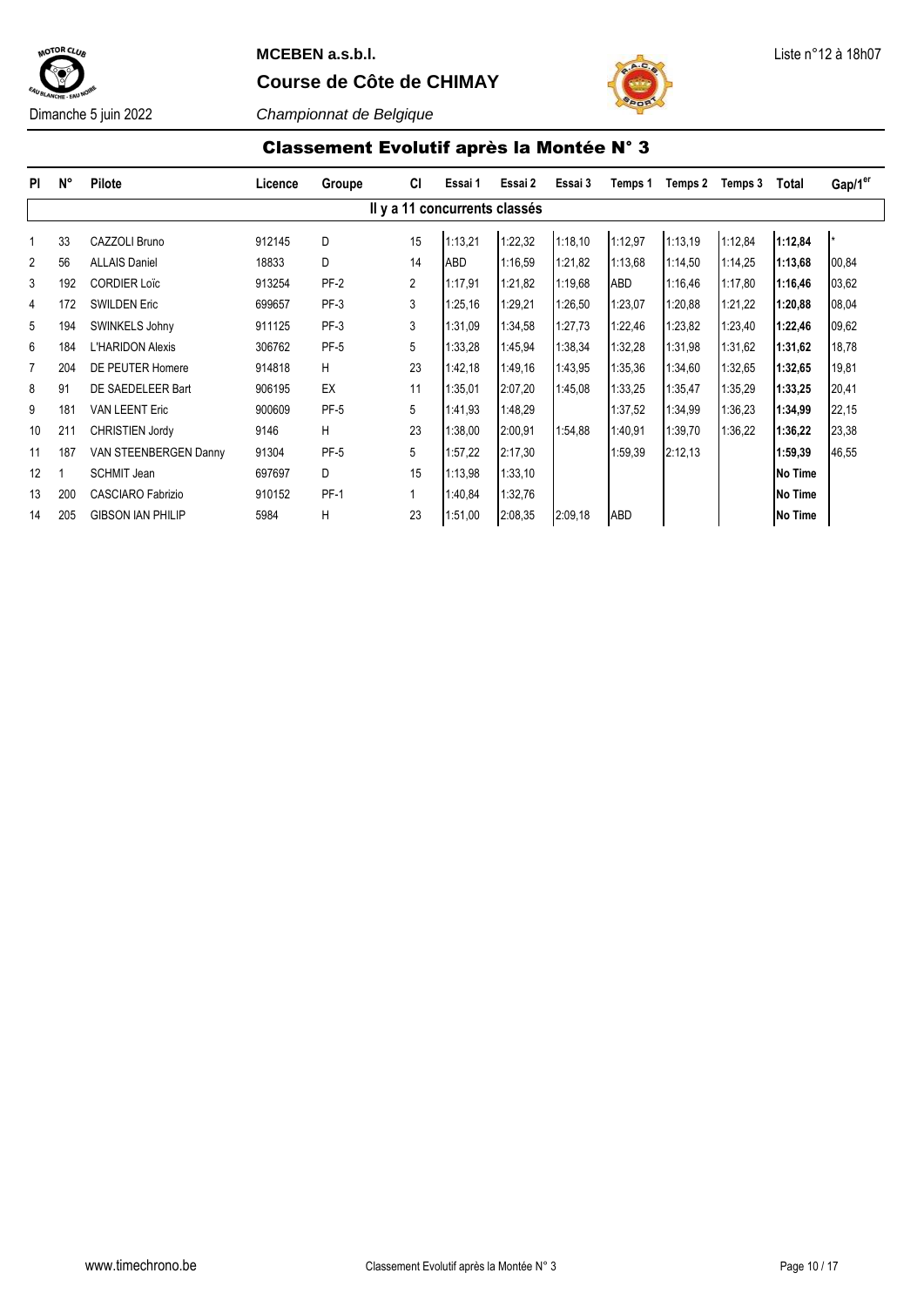

**MCEBEN a.s.b.l.** Dimanche 5 juin 2022

**Course de Côte de CHIMAY Liste n°12 à 18h07** 

## *Championnat de Belgique*



## CLASSEMENT FINAL GENERAL

| PIN°  | <b>Concurrent</b>    |        | Licence Pilote           |        | Licence N Groupe | CI Voiture                    | Ecurie       |            |                                   |         | Time 1 Time 2 Time 3 TOTAL              | Gap/1 <sup>er</sup> | Vitesse           | Gap/1 <sup>er</sup> |
|-------|----------------------|--------|--------------------------|--------|------------------|-------------------------------|--------------|------------|-----------------------------------|---------|-----------------------------------------|---------------------|-------------------|---------------------|
|       |                      |        |                          |        |                  | Il y a 11 concurrents classés |              |            |                                   |         |                                         |                     |                   |                     |
| - 33  | MUB                  | 908100 | CAZZOLI Bruno            | 912145 | BE D             | 15 LOLA 9950                  | M.U.B        |            | $1:12,97$ 1:13,19 1:12,84 1:12,84 |         |                                         |                     | 136 km/h  *       |                     |
| 2 56  | <b>ALLAIS Daniel</b> | 18833  | <b>ALLAIS Daniel</b>     | 18833  | FR D             | 14 DALLARA F 308 Mercedes     | ASA Ardennes |            |                                   |         | $1:13,68$   1:14,50   1:14,25   1:13,68 | 0:00,84             | 134 km/h 131.4 m  |                     |
|       | 3 192 MUB            | 908100 | <b>CORDIER Loïc</b>      | 913254 | BE PF-2          | 2 PORSCHE 991 GT3 Cup         | M.U.B        | <b>ABD</b> |                                   |         | 1:16.46 11:17.80 11:16,46               | 0:03.62             | 129 km/h 1130.2 m |                     |
|       | 4 172 BAYARD         | 69482  | <b>SWILDEN Eric</b>      | 699657 | BE PF-3          | 3 Peugeot 205 Targez          | Bayard       | 1:23,07    | $1:20,88$   1:21,22   1:20,88     |         |                                         | 0:08,04             | 122 km/h 273.4 m  |                     |
|       | 5 194 MUB            | 908100 | SWINKELS Johny           | 911125 | BE PF-3          | 3 PORSCHE 911                 | M.U.B        |            |                                   |         |                                         | 0:09,62             | 120 km/h 320,8 m  |                     |
| 6 184 | L'HARIDON            | 306762 | <b>I 'HARIDON Alexis</b> | 306762 | FR PF-5          | 5 RENAULT R11F4R              | L'Haridon    | 1:32.28    | $1:31.98$ 1:31.62 1:31.62         |         |                                         | 0:18.78             | 108 km/h 1563.7 m |                     |
|       | 7 204 MUB            | 908100 | DE PEUTER Homere         | 914818 | BE H             | 23 FISHER FURY                | M.U.B        |            | 1:35,36 1:34,60 1:32,65           |         | 1:32.65                                 | 0:19.81             | 107 km/h 588,0 m  |                     |
| 8 91  | <b>MUB</b>           | 908100 | DE SAEDELEER Bart        | 906195 | BE EX            | 11 VRC Fiat 500               | M.U.B        |            | 1:33,25 1:35,47 1:35,29           |         | 1:33,25                                 | 0:20.41             | 106 km/h 601.9 m  |                     |
| 9 181 | <b>OTRT</b>          | 697663 | <b>VAN LEENT Eric</b>    | 900609 | BE PF-5          | 5 VW Golf 3 16v               | O.T.R.T      | 1:37,52    | 1:34,99                           | 1:36,23 | 1:34.99                                 | 0:22,15             | 104 km/h 1641.2 m |                     |
|       | 10 211 MUB           | 908100 | <b>CHRISTIEN Jordy</b>   | 9146   | BE H             | 23 CITROËN AX                 | M.U.B        | 1:40.91    | 1:39,70 1:36,22                   |         | 1:36,22                                 | 0:23,38             | 103 km/h 1668.2 m |                     |
|       | 11 187 OTRT          | 697663 | VAN STEENBERGEN Danny    | 91304  | BE PF-5          | 5 BMW Compact                 | O.T.R.T      |            | 1:59,39 2:12,13                   |         | 1:59.39                                 | 0:46,55             | 83 km/h           | 1072,2 m            |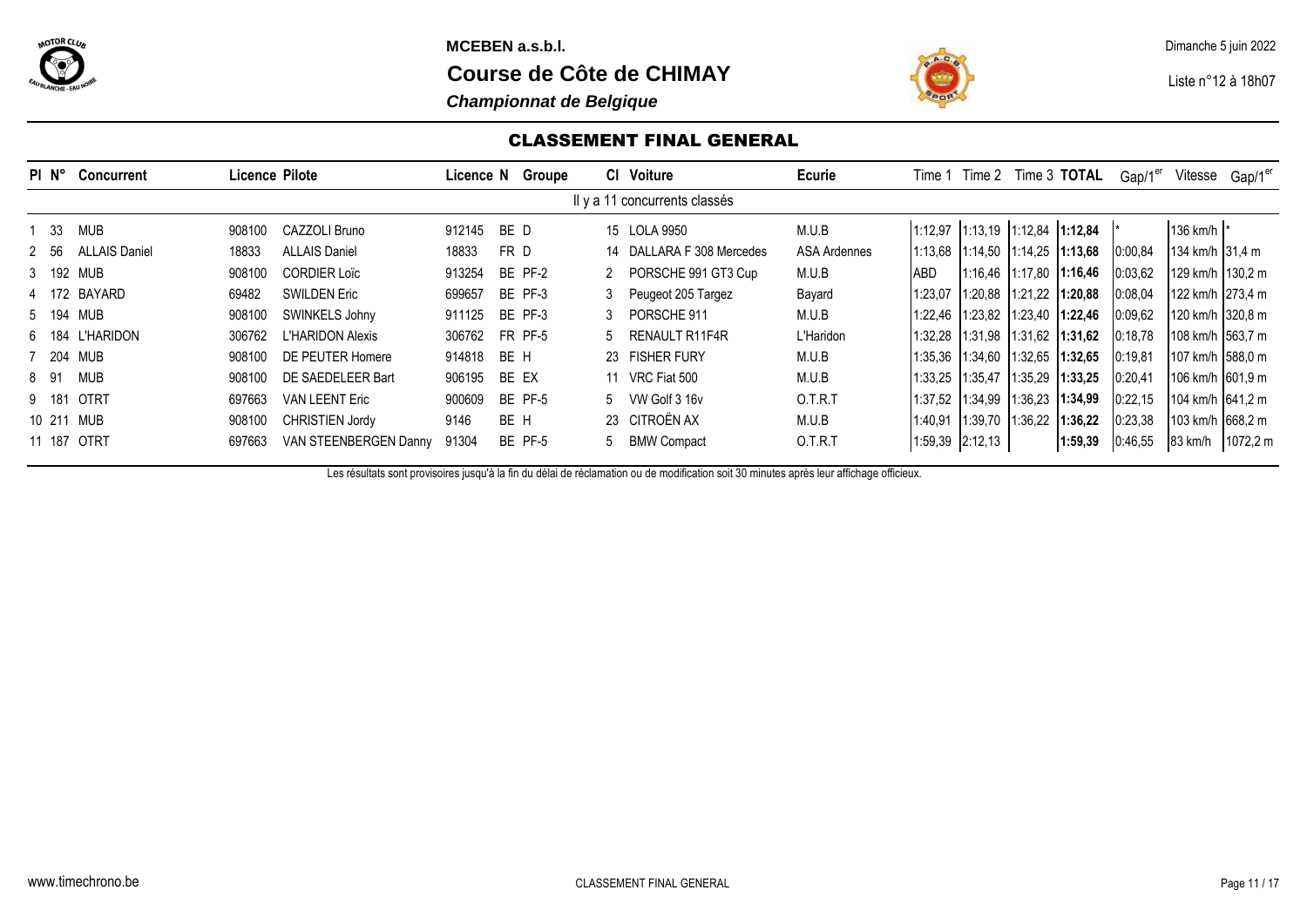



## CLASSEMENT FINAL CATEGORIE 1

| PI.         | <b>N°</b> | Concurrent    | ∟icence | <b>Pilote</b>           | <b>Nat</b> | Licence | Voiture                      | Groupe      | Classe | Ecurie    | Temps   | ${\sf Gap/1}^{\sf er}$ | <b>Vitesse</b>     |
|-------------|-----------|---------------|---------|-------------------------|------------|---------|------------------------------|-------------|--------|-----------|---------|------------------------|--------------------|
|             |           |               |         |                         |            |         | Il y a 6 concurrents classés |             |        |           |         |                        |                    |
|             | 192       | <b>MUB</b>    | 908100  | <b>CORDIER Loïc</b>     | <b>BE</b>  | 913254  | PORSCHE 991 GT3 Cup          | PF-2        |        | M.U.B     | 1:16,46 |                        | $129$ km/h         |
| 2           | 172       | <b>BAYARD</b> | 69482   | <b>SWILDEN Eric</b>     | ВE         | 699657  | Peugeot 205 Targez           | PF-3        | 3      | Bayard    | 1:20,88 |                        | 0:04,42 122 km/h   |
| 3           | 194       | <b>MUB</b>    | 908100  | SWINKELS Johny          | BE         | 911125  | PORSCHE 911                  | PF-3        | 3      | M.U.B     | 1:22.46 |                        | 0:06.00 120 km/h   |
| 4           | 184       | L'HARIDON     | 306762  | <b>L'HARIDON Alexis</b> | FR         | 306762  | RENAULT R11F4R               | <b>PF-5</b> |        | L'Haridon | 1:31.62 |                        | $0:15.16$ 108 km/h |
| $5^{\circ}$ | 18        | <b>OTRT</b>   | 697663  | <b>VAN LEENT Eric</b>   | ВE         | 900609  | VW Golf 3 16v                | <b>PF-5</b> |        | O.T.R.T   | 1:34,99 |                        | $0:18.53$ 104 km/h |
| 6           | 181       | <b>OTRT</b>   | 697663  | VAN STEENBERGEN Danny   | <b>BE</b>  | 91304   | <b>BMW Compact</b>           | <b>PF-5</b> | Ć      | O.T.R.T   | 1:59.39 | 0:42,93 83 km/h        |                    |

| l1er BELGE :          | <b>CORDIER Loïc</b>     |
|-----------------------|-------------------------|
| <b>Ider ETRANGER:</b> | <b>L'HARIDON Alexis</b> |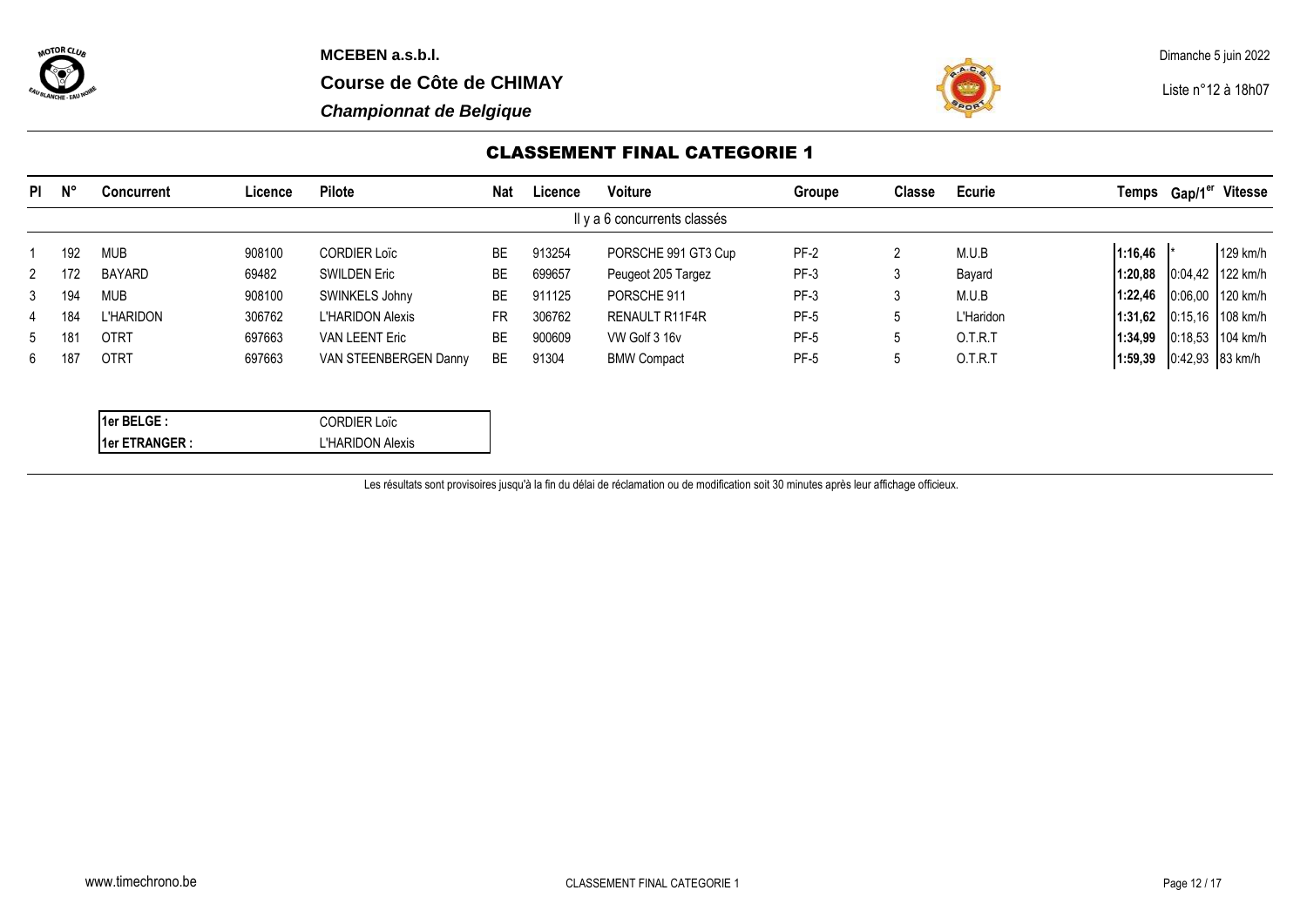

**Course de Côte de CHIMAY Liste n°12 à 18h07** 

*Championnat de Belgique*



## CLASSEMENT FINAL CATEGORIE 2

| $PI$ $N^{\circ}$             |    | <b>Concurrent</b>    | Licence | Pilote                  | <b>Nat</b> | Licence | <b>Voiture</b>         | Groupe | <b>Classe</b> | Ecurie       |         | Temps Gap/1 <sup>er</sup> Vitesse |
|------------------------------|----|----------------------|---------|-------------------------|------------|---------|------------------------|--------|---------------|--------------|---------|-----------------------------------|
| Il y a 3 concurrents classés |    |                      |         |                         |            |         |                        |        |               |              |         |                                   |
|                              | 33 | <b>MUB</b>           | 908100  | CAZZOLI Bruno           | BE         | 912145  | <b>LOLA 9950</b>       | D      | 15            | M.U.B        | 1:12,84 | 136 km/h                          |
| 2                            | 56 | <b>ALLAIS Daniel</b> | 18833   | <b>ALLAIS Daniel</b>    | <b>FR</b>  | 18833   | DALLARA F 308 Mercedes | D      | 14            | ASA Ardennes | 1:13,68 | $0:00,84$ 134 km/h                |
| 3                            | 91 | <b>MUB</b>           | 908100  | DE SAEDELEER Bart<br>BE |            | 906195  | VRC Fiat 500           | EX     | 11            | M.U.B        | 1:33,25 | 0:20,41 106 km/h                  |
|                              |    | 1er BELGE:           |         | CAZZOLI Bruno           |            |         |                        |        |               |              |         |                                   |
|                              |    | 1er ETRANGER :       |         | <b>ALLAIS Daniel</b>    |            |         |                        |        |               |              |         |                                   |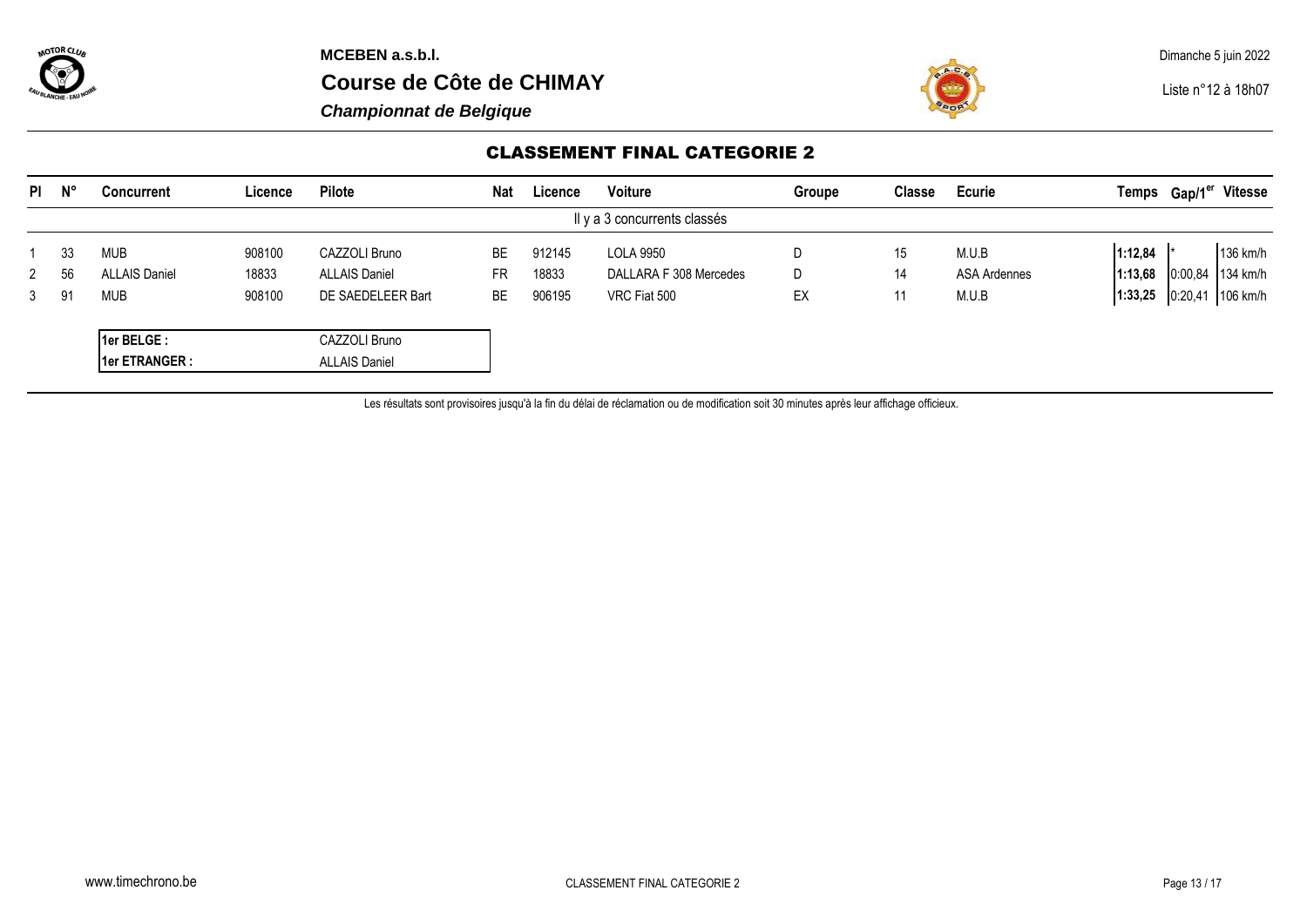



# CLASSEMENT FINAL CATEGORIE 3

|                              | $PI$ $N^{\circ}$ | <b>Concurrent</b>            | Licence          | <b>Pilote</b>                       | <b>Nat</b> | Licence        | Voiture                          | Groupe | <b>Classe</b> | <b>Ecurie</b>  |                    | Temps Gap/1 <sup>er</sup> Vitesse |          |
|------------------------------|------------------|------------------------------|------------------|-------------------------------------|------------|----------------|----------------------------------|--------|---------------|----------------|--------------------|-----------------------------------|----------|
| Il y a 2 concurrents classés |                  |                              |                  |                                     |            |                |                                  |        |               |                |                    |                                   |          |
| 2                            | 204              | <b>MUB</b><br><b>MUB</b>     | 908100<br>908100 | DE PEUTER Homere<br>CHRISTIEN Jordy | BE<br>BE   | 914818<br>9146 | <b>FISHER FURY</b><br>CITROËN AX | H<br>H | 23<br>23      | M.U.B<br>M.U.B | 1:32,65<br>1:36,22 | 0:03,57 103 km/h                  | 107 km/h |
|                              |                  | 1er BELGE:<br>1er ETRANGER : |                  | DE PEUTER Homere                    |            |                |                                  |        |               |                |                    |                                   |          |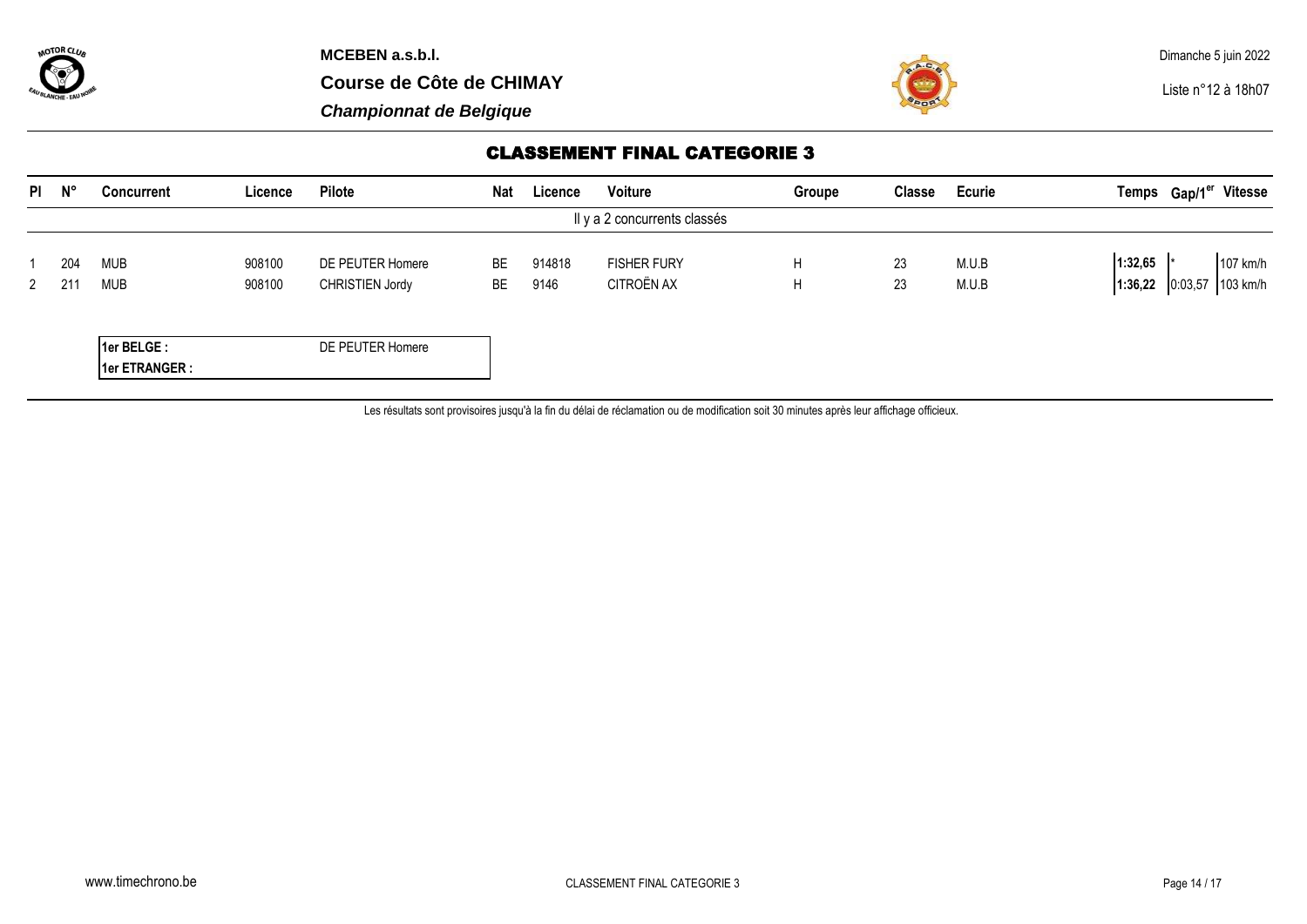

**MCEBEN a.s.b.l. Course de Côte de CHIMAY** Dimanche 5 juin 2022 *Championnat de Belgique* Liste n°12 à 18h07



# Classement FINAL par CLASSES

| PI <sub>N°</sub>        | <b>Concurrent</b>                              | Licence                    | Pilote                                                                           | N | Licence                | Voiture                                                      | Groupe                 | CI.            | Ecurie                          | Temps                         |
|-------------------------|------------------------------------------------|----------------------------|----------------------------------------------------------------------------------|---|------------------------|--------------------------------------------------------------|------------------------|----------------|---------------------------------|-------------------------------|
| 1 192                   | <b>MUB</b>                                     | 908100                     | <b>CORDIER Loïc</b>                                                              |   | BE 913254              | PORSCHE 991 GT3 C <sub>PF-2</sub>                            |                        | $\overline{2}$ | M.U.B                           | 1:16,46                       |
| 1 172<br>2 194          | <b>BAYARD</b><br><b>MUB</b>                    | 69482<br>908100            | <b>SWILDEN Eric</b><br>SWINKELS Johny                                            |   | BE 699657<br>BE 911125 | Peugeot 205 Targez<br>PORSCHE 911                            | $PF-3$<br>$PF-3$       | 3<br>3         | Bayard<br>M.U.B                 | 1:20,88<br>1:22,46            |
| 1 184<br>2 181<br>3 187 | <b>L'HARIDON</b><br><b>OTRT</b><br><b>OTRT</b> | 306762<br>697663<br>697663 | <b>L'HARIDON Alexis</b><br><b>VAN LEENT Eric</b><br>VAN STEENBERGEN Dan BE 91304 |   | FR 306762<br>BE 900609 | <b>RENAULT R11F4R</b><br>VW Golf 3 16v<br><b>BMW Compact</b> | PF-5<br>PF-5<br>$PF-5$ | 5<br>5<br>5    | L'Haridon<br>O.T.R.T<br>O.T.R.T | 1:31,62<br>1:34,99<br>1:59,39 |
| 1 91                    | <b>MUB</b>                                     | 908100                     | DE SAEDELEER Bart                                                                |   | BE 906195              | VRC Fiat 500                                                 | EX                     |                | 11 M.U.B                        | 1:33,25                       |
| 1 56                    | <b>ALLAIS Daniel</b>                           | 18833                      | <b>ALLAIS Daniel</b>                                                             |   | FR 18833               | DALLARA F 308 Merce D                                        |                        |                | 14 ASA Ardennes                 | 1:13,68                       |
| 1 33                    | <b>MUB</b>                                     | 908100                     | CAZZOLI Bruno                                                                    |   | BE 912145              | <b>LOLA 9950</b>                                             | D                      |                | 15 M.U.B                        | 1:12,84                       |
| 1 204<br>2 211          | <b>MUB</b><br><b>MUB</b>                       | 908100<br>908100           | DE PEUTER Homere<br><b>CHRISTIEN Jordy</b>                                       |   | BE 914818<br>BE 9146   | <b>FISHER FURY</b><br>CITROËN AX                             | Н<br>н                 |                | 23 M.U.B<br>23 M.U.B            | 1:32,65<br>1:36,22            |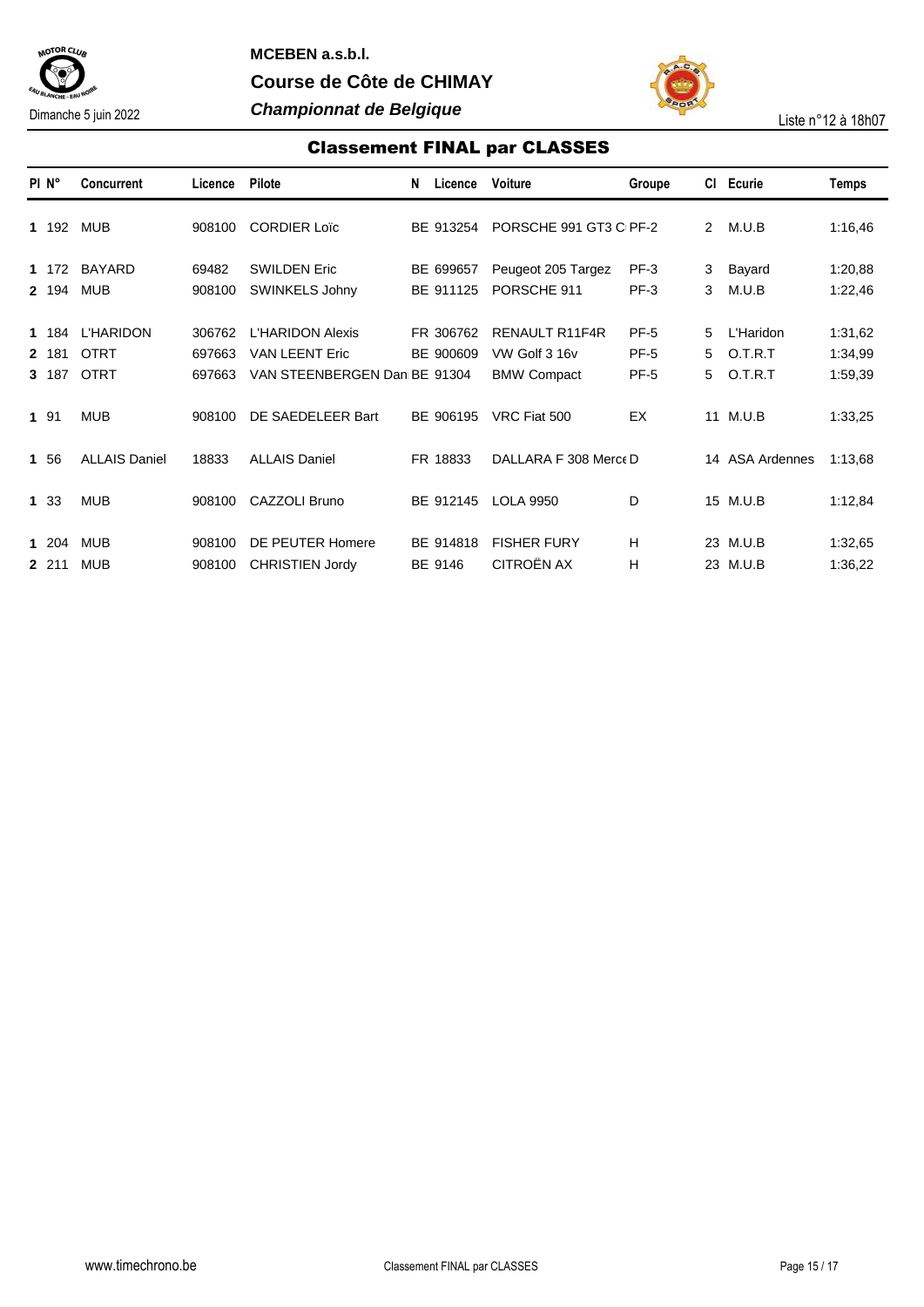

**MCEBEN a.s.b.l. Course de Côte de CHIMAY** Dimanche 5 juin 2022 *Championnat de Belgique* Liste n°12 à 18h07



|   | <b>Classement FINAL INTER - ECURIES</b> |            |        |                       |  |           |                         |        |               |       |         | <b>PTS</b> |
|---|-----------------------------------------|------------|--------|-----------------------|--|-----------|-------------------------|--------|---------------|-------|---------|------------|
|   |                                         |            |        |                       |  |           |                         |        |               |       |         |            |
|   | 33                                      | <b>MUB</b> | 908100 | <b>CAZZOLI Bruno</b>  |  | BE 912145 | LOLA 9950               | D      | 15            | M.U.B | 1:12.84 |            |
| 3 | 192                                     | MUB        | 908100 | <b>CORDIER Loïc</b>   |  | BF 913254 | PORSCHE 991 GT3 CL PF-2 |        | $\mathcal{P}$ | M.U.B | 1:16.46 |            |
| 5 | 194                                     | MUB        | 908100 | <b>SWINKELS Johny</b> |  | BE 911125 | PORSCHE 911             | $PF-3$ |               | M.U.B | 1:22.46 | 9          |